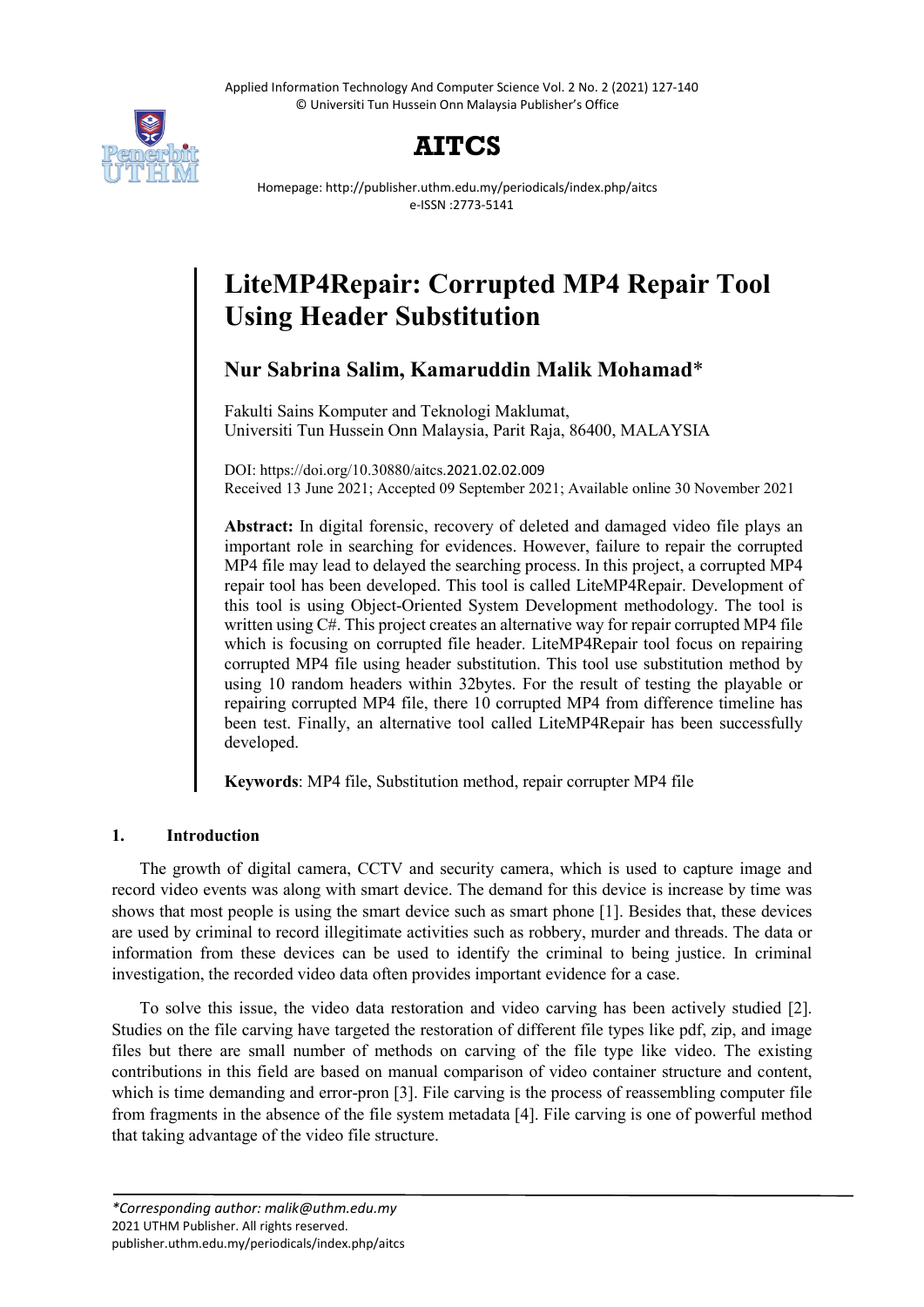The actual file content can be found by using conventional file restoration technique, but the file cannot be restored if the file link is lost for example is lost part of header link file. For MP4 file, it known as that it has a large volume and it was likely corrupted although the meta information a remain in the file header. The existing technique based on restoration technique such as Frame-based recovery, Bi-fragment gap carving (BGC) and Smart carving technique. These techniques are not efficient when the target video file was fragmented though it can introduce the method of providing a signature of the file system.

For this study, the propose tool are focusing only for corrupted of header MP4 file. In this study, a simple corrupted MP4 repair tool has been proposed, in which corrupted header in MP4 file repair by using 10 multiple header substitution that may able to repair and been display. This application can only repair out one file at one time. 10 multiple header substitution that been used has its own characteristic and category to been choose. The corrupted header MP4 file that be repair size file must less than 30MB. This study is to test the functional of repair MP4 header by change the corrupted header with another structure of header MP4 file. To complete the propose tool, the study for MP4 header structure is important to may have a higher functionality for LiteMP4repair tool.

The remaining of the paper is organized as follows. Section 2 review all work related to the MP4 repair method. Section 3 presents the Object-Oriented System Development methodology used to perform application develop tasks. Section 4 presents the result and discussion, Section 5 present the results, and finally, Section 6 concludes the work and highlights a direction for future research.

#### **2. Related Work**

#### 2.1 MP4 Overview

A file that use.mp4 file extension was an MPEG-4 video file format. MPEG-4 stands for "Moving Pictures Expert Group 4," which is a standard for audio and video coding compression[5]. MPEG-4 is commonly shortened to "MP4." MP4 files can be read by computer applications such as QuickTime and VLC. This type of file is one of the common video file formats used for downloading and streaming videos. MP4 files were created by the ISO/IEC14496-12:2001 standard by the ISO/IEC and Motion Picture Experts Group (MPEG) [6].

Since 1999, the MPEG-4 standard has been undergone some involvement which make MPEG-4 has 3 part, which is Part1,2, and 3. this part were the initial standard that outlined the file format to contain audio and video data. These 3 parts was been identify in ISO/IEC 14496-1, ISO/IEC 14496-2 and ISO/IEC 14490-3 [7].

Moreover, standard for MP4 file format been used today was made in 2003 which is MPEG-4 Part 14. MPEG-4 was introduced in ISO/IEC 14496-14, there have been many further amendments to MPEG-4 file structure. Besides that, Advanced Video Coding (AVC) was introduced in MPEG-4 Part 10 defined in ISO/IEC 14496-10 in 2003. In 2004, MPEG -4 Part 15 defined in ISO/IEC 14496-15. In this part, it introduced the storage format for encoded data.

| Parameter                           | MPEG-1               | MPEG-2                         | MPEG-4                     |
|-------------------------------------|----------------------|--------------------------------|----------------------------|
| Standard                            | 1992                 | 1994                           | 1998                       |
| Picture structure                   | Frame                | Top/bot.field, frame           | Top/bot. field, frame      |
| Picture type                        | $I-P-B-$ , D-picture | $I-, P-, B-$ picture           | $I-P-R-rect/arb$           |
| Motion compression of<br>block size | $16 \times 16$       | $16 \times 16$ (16 x 18 field) | $16 \times 16, 8 \times 8$ |
| Transmission rate                   | Up to 1.5Mbps        | $2-15Mbps$                     | 64kbps-150Mbps             |

#### **Table 1: Comparison with MPEG-1, -2, and -4**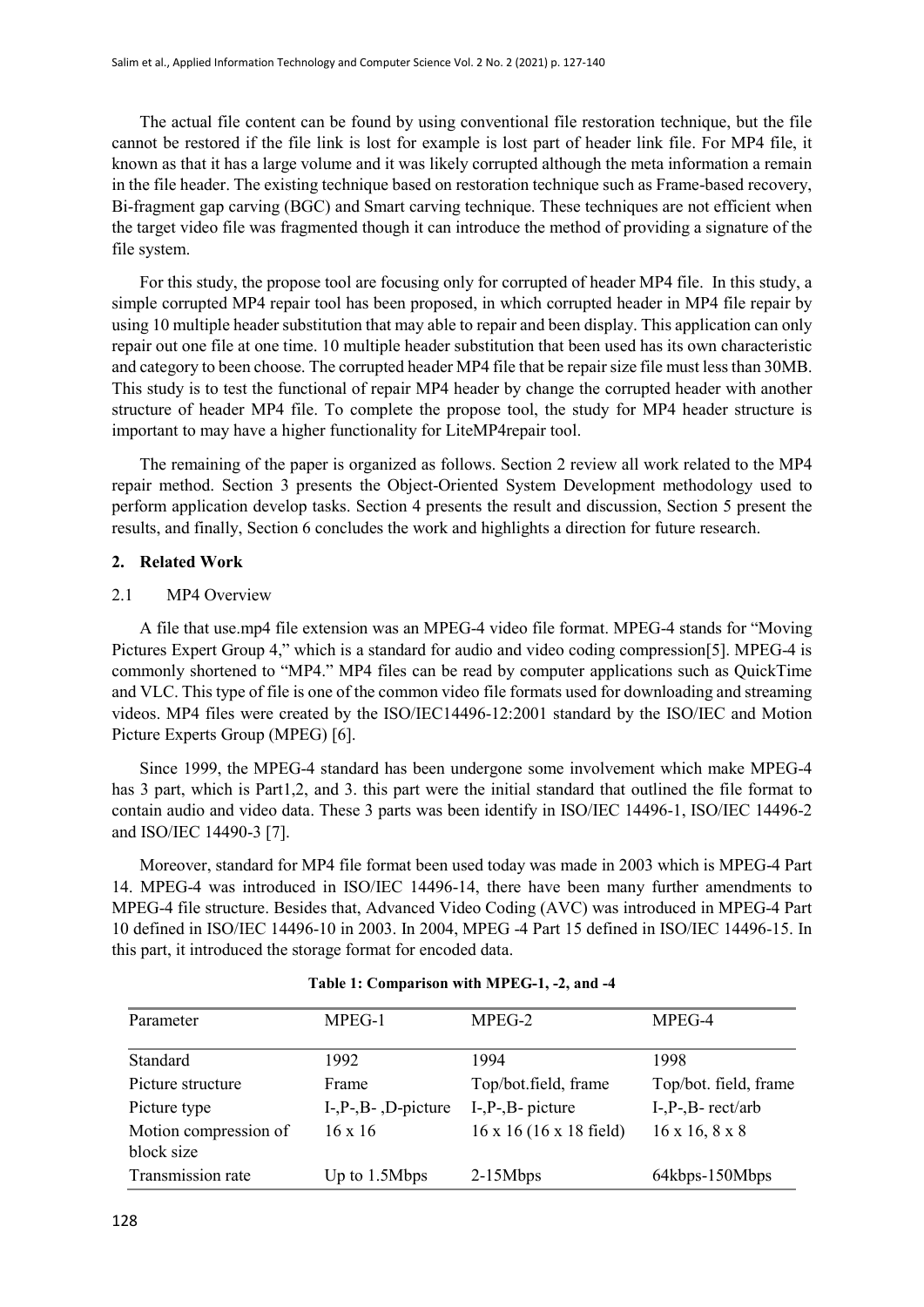Table 1 shows the difference MPEG-1,2 and 4. The standardized for 3 type of MPEG is different, which is MPEG-1 standardized out in 1992 for MPEG-2 is in 1994 and for MPEG-4 is in 1998. Besides that, the picture structure for MPEG-2 and 3 is frame and Top/bot.field but only MPEG-1 do not have Top/bot.field.

For picture type MPEG-1 use I, P, B, and D, MPEG-2 use I, P, and B-picture, and MPEG-4 use I, P, B-rect/arb. Next, motion compression of block size for MPEG-1 was 16 x16, MPEG-2 was 16 x 16  $(16 \times 18)$  and MPEG-4 was  $16 \times 16$  and  $8 \times 8$ . The transmission rate for MPEG-1 is up to 1.5Mbps, MPEG-2 is 2 to 15 Mbps and for MPEG-4is from 64kbps to 150 Mbps.

In order to do this project, it is important to understand the MP4 container-based nature of the file itself. MP4 file is made of a few separated units or individual data structure shown in figure 1. The first version of MPEG-4 which is MPEG-4 Part 1 it called as atoms [8]. The second version that nowadays use for MP4 which is MPEG-4 Part 14 called as boxes. Both versions are identified via unique 4-byte sequences.



**Figure 1: MPEG-4 Box Structure**[9]

For each box, it begins with an unsigned 32-bit or 64-bit integer, but most of the box use the 32-bit integer. On purpose of parsing the MPEG-4 boxes all byte size value will described in hexadecimal value using prefix '0x', where  $0x00=0$  bytes,  $0x10=16$  bytes,  $0x20=32$  bytes, etc.

MPEG-4 has three main type of boxes, namely file type ("ftyp") box, the movie ("moov") box and movie data ("mdat") box. The beginning of the file that provides information about the content of the file is file type ("ftyp") box. For the movie ("moov") is contains information about the media within the file and for movie data ("mdat") box is provide the raw data for video and audio within the file. Figure 2 shows the main structure of MP4 video file in hex-viewer.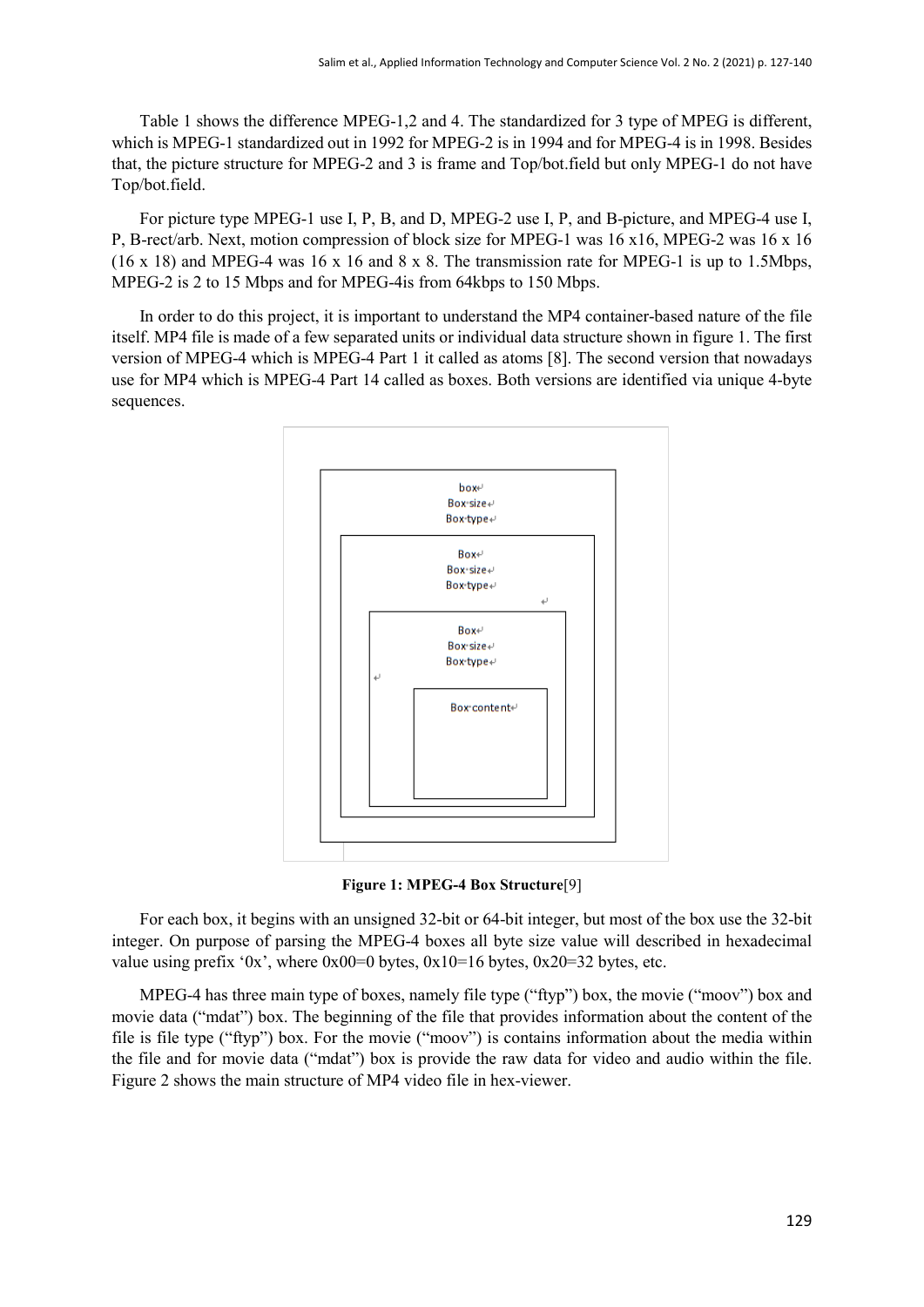| Offmet   |  |                             |  |  | 0 1 2 3 4 5 6 7 8 9 A B C D E F |  |  |  |                                                               |    |
|----------|--|-----------------------------|--|--|---------------------------------|--|--|--|---------------------------------------------------------------|----|
| 00000000 |  |                             |  |  |                                 |  |  |  | 00 00 00 18 66 74 79 70 6D 70 34 32 00 00 00 00   [typep42]   |    |
| 00000010 |  |                             |  |  |                                 |  |  |  | 69 73 6F 6D 6D 70 34 32 00 00 0D A8 6D 6F 6F 76 isonap42      |    |
| 00062E20 |  | <b><i><u>AAAAAA</u></i></b> |  |  |                                 |  |  |  | <b>03 LEGA 60 6D 64 61 74 21 10 05 20 A4 1B FF CO Lindati</b> | ΨÀ |
| 00062E30 |  |                             |  |  |                                 |  |  |  |                                                               |    |
| 00062E40 |  |                             |  |  |                                 |  |  |  |                                                               |    |
| 00062E50 |  |                             |  |  |                                 |  |  |  |                                                               |    |

**Figure 2: MP4 structure in hex-viewer** [10]

The example file for the file type ("ftyp") box in figure 3, the first four bytes represent the size of the box highlight with red colour. The next four bytes define as the type of the box in figure 3 highlight with green colour. The ISO specification requires this box to exist as early as possible in the file. In each file, it only must have one ("ftyp") box and not more to follow ISO specification [11].

| Offset 0 1 2 3 4 5 6 7 8 9 A B C D E F                            |  |  |  |  |  |  |  |  |                                                                                       |      |
|-------------------------------------------------------------------|--|--|--|--|--|--|--|--|---------------------------------------------------------------------------------------|------|
|                                                                   |  |  |  |  |  |  |  |  | 00000000 00 00 00 18 66 74 79 70 6D 70 34 32 00 00 00 00 the type p42                 |      |
| 00000010 69 73 6F 6D 6D 70 34 32 00 00 0D A8 6D 6F 6F 76 isonmp42 |  |  |  |  |  |  |  |  |                                                                                       | noov |
|                                                                   |  |  |  |  |  |  |  |  | 00000020  00 00 00 6C 6D 76 68 64 00 00 00 00 D1 AA 82 A0   1mvhd   $\tilde{N}^a$     |      |
|                                                                   |  |  |  |  |  |  |  |  | 00000030 D1 AA 82 A0 00 00 03 E8 00 00 13 AB 00 01 00 00 $\overline{N}$ 3 ab $\alpha$ |      |

**Figure 3: Ftyp structure in 1-8 bytes**

| Offset   0 1 2 3 4 5 6 7 8 9 A B C D E F                                |  |  |  |  |  |  |  |  |  |      |
|-------------------------------------------------------------------------|--|--|--|--|--|--|--|--|--|------|
| 000000000 00 00 00 18 66 74 79 70 6D 70 34 32 00 00 00 00 00 ftypnp42   |  |  |  |  |  |  |  |  |  |      |
| 00000010 69 73 6F 6D 6D 70 34 32 00 00 0D A8 6D 6F 6F 76 180000042 hoov |  |  |  |  |  |  |  |  |  |      |
| 00000020 00 00 00 6C 6D 76 68 64 00 00 00 00 D1 AA 82 A0 1nvhd          |  |  |  |  |  |  |  |  |  | N: 1 |
| 00000030 D1 AA 82 A0 00 00 03 E8 00 00 13 AB 00 01 00 00 N21            |  |  |  |  |  |  |  |  |  |      |

**Figure 4: Mdat structure in hex-viewer**

Figure 4 shows that the next four bytes is define as the movie ("moov") box. The first four in red represent the size of the box which is 0x0D 0xA8 bytes. The next four in green represent the type of the box, which is 0x6D, 0x6F, 0x6F, 0x67.

#### 2.2 Study of Existing Systems

Recovery application has been wisely developed by many companies as they see the potential of recovery data. PhotoRec software and Restore media software are the two examples of the existing tool.

PhotoRec is an open-source digital forensic tool. This tool is designed to restore lost or corrupted file such as document, audio, video, picture from the disk image. This tool use signature matching of file to retrieves deleted file and also this tool do not consider the storage media file system metadata [12]. The technique that use in this tool is text-based data recovery techniques [13]. So, each block needs to be check against the signature databases. It can carve lost files from digital camera storage media of, USB flash drives, hard disks, and CD-ROMs. Moreover, it restores most common photo formats, audio files, document formats, such as Microsoft Office, PDF, HTML, and archive or compressed formats. However, it does not attempt to write to the damaged media from where carving is being performed [14].

Restore Media repairing technology us build on searching for all existing file fragment as well as on repairing based on available information. It can repair a video from camera, android smartphones,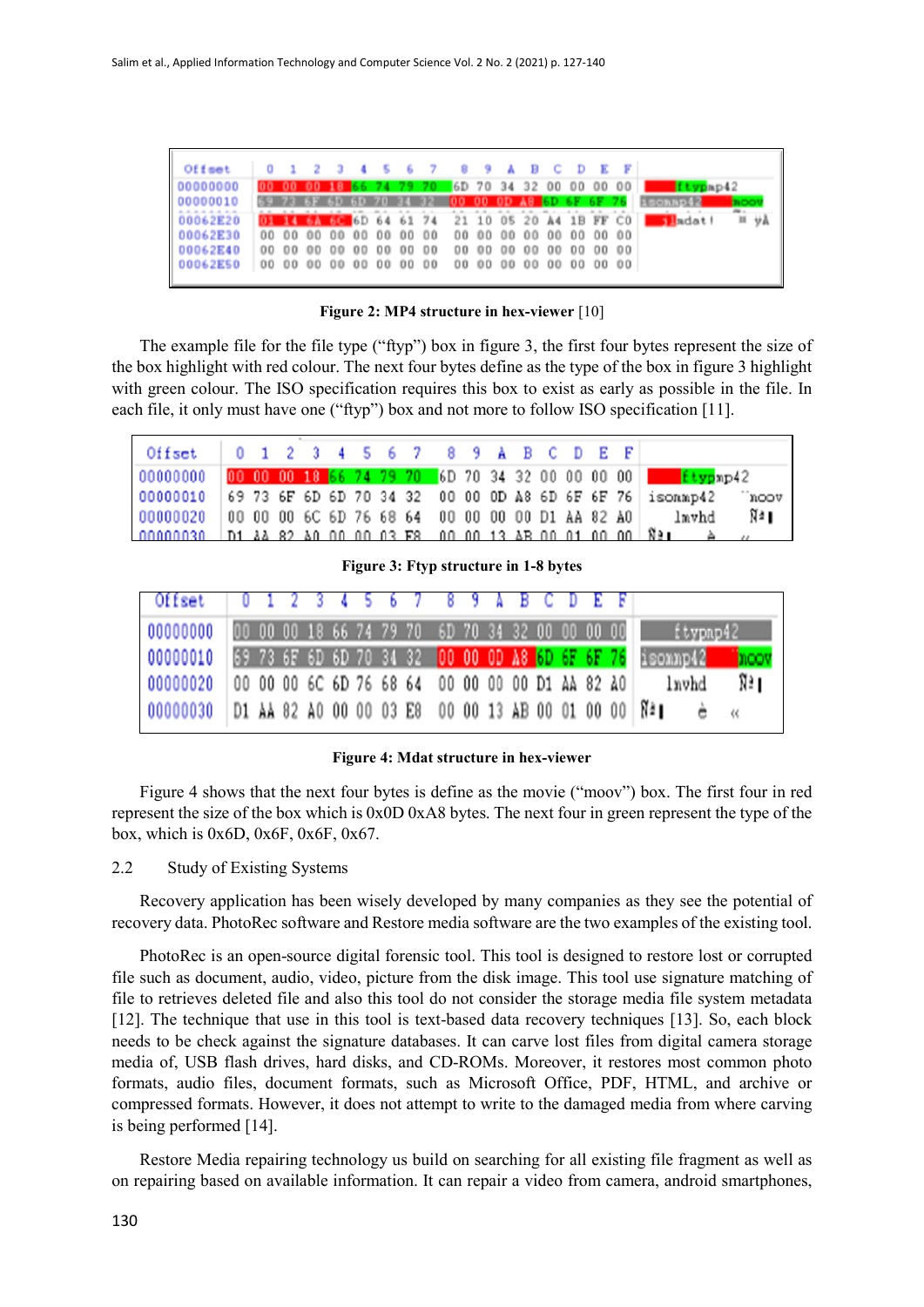drone and other device with internal and removable media storage device [15]. He/she software analyzes the downloaded file for program errors and then fixes them by substituting lost during the process of conversion /compression bits of information.

Frame-Based Recovery of Corrupted Video Files Using Video Codec Specifications is one of technique that been used for corrupted video repair. The advantages for this technique are it repair the corrupted video file by taking advantage in video code. The method makes a video file converted into video frames where every frame that been an important part of the video [16]. It is applied to MP4 and H.264 video coding structure. Besides that, it also applied to dual common video coding standard, which is been using as automobile black boxes and mobile devices. This technique does not have ability to extract data by their own rather take help from additional tool [17]. For the additional tool, there have their own limitation like the playable video frames and decoding header information.

For this research, experiments are carried out between LiteMP4repair, Restore Media and PhotoRec because both are widely used open source for carving or repair. Secondly, both tools are also capable of doing video repair. Table 2 shows a summary of file recover or repair reviewed in this study.

| Feature                       | PhotoRec | Restore Media | Frame-based<br>recovery |
|-------------------------------|----------|---------------|-------------------------|
| MP4 Carving                   |          |               |                         |
| Corrupted MP4 Repair          |          |               |                         |
| Substitution header technique |          |               |                         |

#### **Table 2 :Comparison with Existing System**

#### 2.3 Important of MPEG-4

MP4 is video format that it be referred to as MPEG-4 Part 14 or MPEG-4 AVC. MPEG stands for Motion Pictures Expert Group and AVC refers to Advanced Video Coding. The MP4 is a lightweight of multimedia container format that permits storing of audio, video, subtitles and still images in a single file [18]. Additionally, it also contains more complex contents, such as user interactivity, 2D, 3D graphics, animation and menus

The MP4 works similarly to MP3 but the most fundamental difference between them is the type of data they store. MP3 files can only be used for audio, whereas MP4 files can store audio, video, still images, subtitles and text. In technical term, MP4 is a "digital multimedia container" format while MP3 is an "audio coding: format. However, both try to compress files and obtain high quality output files. MP3 is a revolution in music and audio world meanwhile MP4 has revolution in the way people usage and share videos. The important of MPEG-4 is make MP4 may overcome MP3.

In future, MP3 only support audio information, but MP4 support video, audio and other information in multimedia. Secondly, it compresses multimedia information in such a way that it retains high quality in a remarkable slight file size. Thirdly, it is a good format for sending files through the web, with a remarkable speed and outstanding quality. Besides that, it is getting more popular because many applications are now supporting the MP4 format.as in iTunes, iPods and Play Station Potable. And lastly, it is more convenient for the user to convert each DVD into MP4 to appreciate your movies anywhere on your portable device.

## **3. Methodology and System Analysis**

System methodology that is used to follow in developing the LiteMP4Repair tool using header substitution. The methodology is a series of systematic produce to conduct problem-solving during the project. It gives the guideline for the developers to reach their goals to react to the object for the project.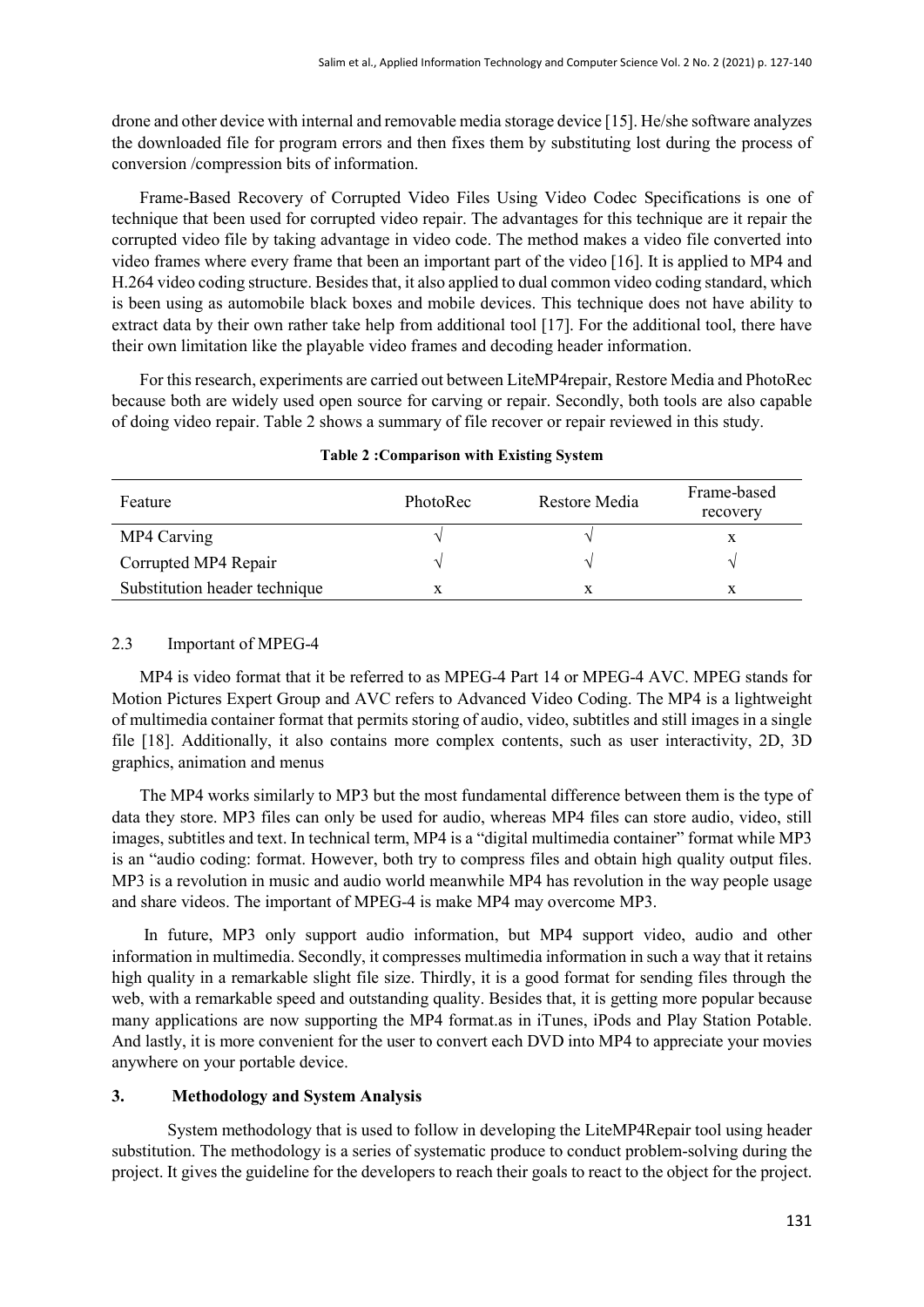To reach the objective of the project, there needs a plan or guideline to follow such as the scope of the project, the cost, and the time management for the time provided in an earlier stage.

## 3.1 System Requirement Analysis

In the analysis phase, the important thing that needs to be take note is the user requirement and the existing system. This user requirement and existing system were analyzed and made the comparison. The outcome for the analysis phase is literature review. In order to develop a working application, the requirements are user requirements, functional requirements, non-functional requirements and system requirement which are shown in Table 3, Table 4, Table 5 and Table 6.

#### **Table 3: User requirements**

| No | User requirement                                                |  |
|----|-----------------------------------------------------------------|--|
|    | User should be able to upload file to the software tool         |  |
| 2  | User should be able view the uploaded file from the software    |  |
| 3  | User should be able to choose the file in database that be save |  |
| 4  | User should be able to start repair the uploaded file           |  |
| 5  | User should be able to view the file has been repair            |  |
| 6  | User should be able to download file from the software tool     |  |

## **Table 4: Functional requirements**

| No. | Data                      | Functionality                                                                 |
|-----|---------------------------|-------------------------------------------------------------------------------|
|     | <b>User Registration</b>  | The system should be able to register for a new account in the<br>application |
|     | User Login                | The system should allow user to log into the application                      |
|     | Insert Corrupted MP4 File | The system should be able to let user to upload MP4 file                      |
| 4   | Repair Corrupted MP4 File | The system should be able to repair the selected video                        |
|     | View Playable MP4 File    | The system should allow user view the file that has been repair               |
| 6   | Save Playable MP4 File    | The system should allow user to save the MP4 file that been                   |
|     |                           | repair                                                                        |
|     | User Log Out              | The system should allow user to logout from the application                   |

#### **Table 5: Non-functional requirements**

| No | Data        | Functionality                                                |
|----|-------------|--------------------------------------------------------------|
|    | Usability   | The application tool should be easy to use                   |
|    | Operational | • The application tool should be able to display repair file |
|    |             | • The application tool should be user-friendly               |
|    |             | • The application tool available to Window 10                |
|    | Performance | The interaction between user and application should not      |
|    |             | exceed 5 minutes                                             |

#### **Table 6: System Requirements**

| No | Data                    | Requirement                                                  |
|----|-------------------------|--------------------------------------------------------------|
|    | <b>Operation System</b> | Microsoft Windows 10                                         |
|    | Hardware                | • Processor: Intel® Core <sup>TM</sup> i5-6200U CPU @2.30GHz |
|    |                         | Memory (RAM): 4.0GB                                          |
|    |                         | • Hard Disk (HDD): Minimum 2GB                               |
|    | Software                | • Xampp Control Panel $v3.2$                                 |
|    |                         | Microsoft Visual Studio 2019                                 |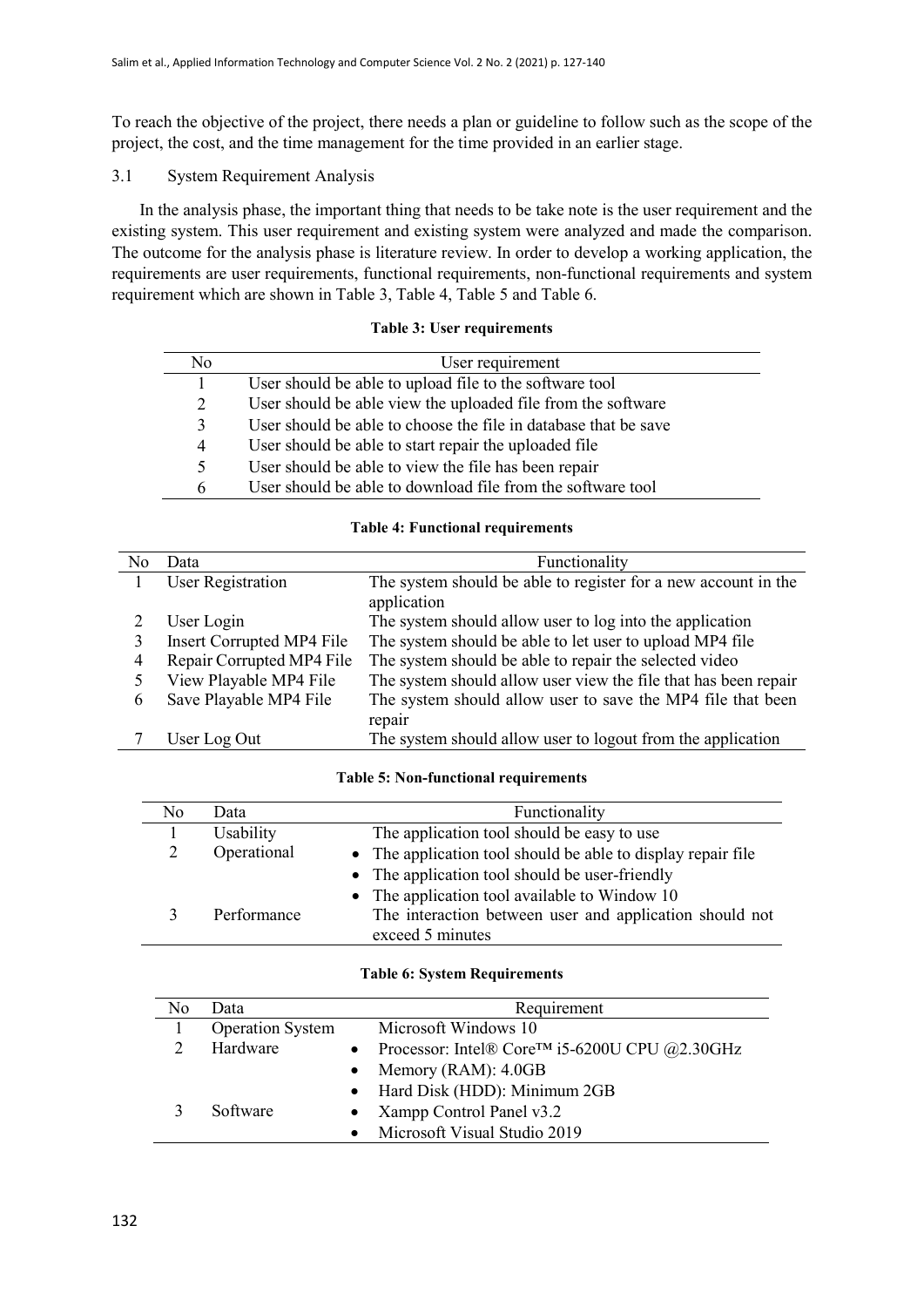#### 3.2 Unified Modelling Language Specification

Unified Modelling Language (UML) is a visual modelling language designed to be used for the system analysis, design and implementation. UML uses graphic notation to create software system visual model [19]. There are three type of UML diagram presented in this project, use case diagram, and sequence diagram. A use-case diagram is used to describe the requirement of a system.

In a use-case diagram there are two important aspects which are the actor and the use case. The actor represents as the external entity that interacts with the system while use-case are represent list of action that defines interaction between actor and the system. Figure 5 shows the Use-case diagram for LiteMP4Repair tool.



**Figure 5: Use-Case Diagram for LiteMP4Repair tool**

The end user can log into the system with his/she username and password after creating their account in the proposed application. After successfully logging in, the user can insert the corrupted MP4 file, and repair corrupted MP4 file. Moreover, the user can view the MP4 file and safe the playable MP4 file to the laptop. For the last use case user has logout from the LiteMP4Repair tool.

The sequence diagram display interaction between object arrangement in time sequences. The dynamics behaviour between the user and the application object is been described. It also visualized the data flow of the action is carried out through functionalities of the application. Figure 6 shows the sequence diagram of user registration and user login.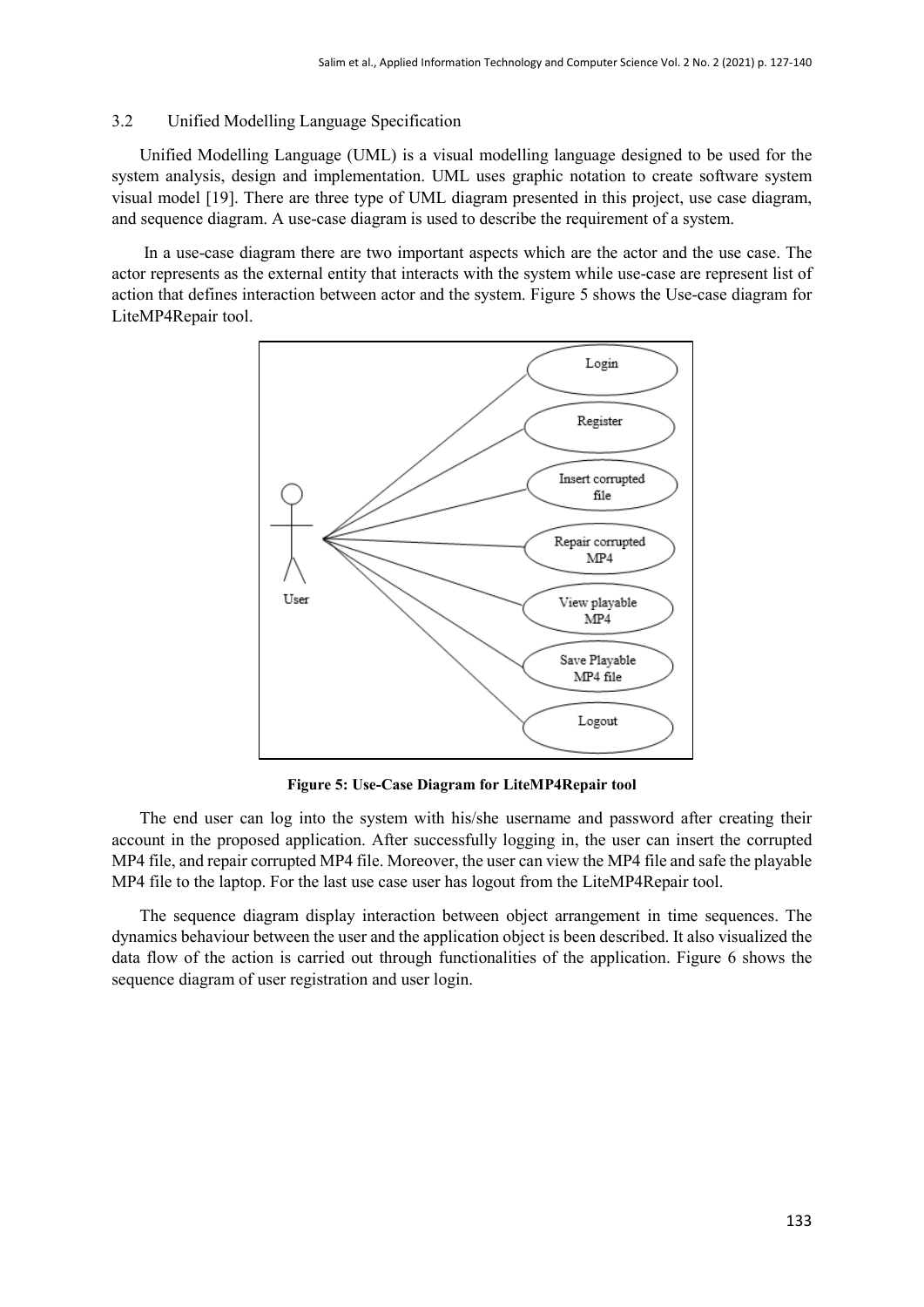

**Figure 6: Sequence diagram for Login and Register**

 As shown in Figure 6, in order to register an account, the user needs to provide a unique username, and password. Once verified, the information will be saved inside the database and the user will be redirected to the main page. If the user already has an account, he/she need to login before log into the application. The username and password provided by the user is checked if they match. After successful login, the user will be redirected to the main page otherwise an error message will be shown.



**Figure 7 :Sequence Diagram of LiteMP4Repair tool**

In Figure 7, the sequence of chatting process is shown. The user can choose from his/her computer to select corrupted MP4 file. After selected file, it will save in database. If the user wishes to repair the corrupted file, he/she can select file in database. After file finish repair, user can save the file back to he/she computer.

## 3.3 System Design

After all the user's requirements were successfully analyze, the project will proceed in design phase. In this phase, both interface and database had been designed in order to help visualize the system before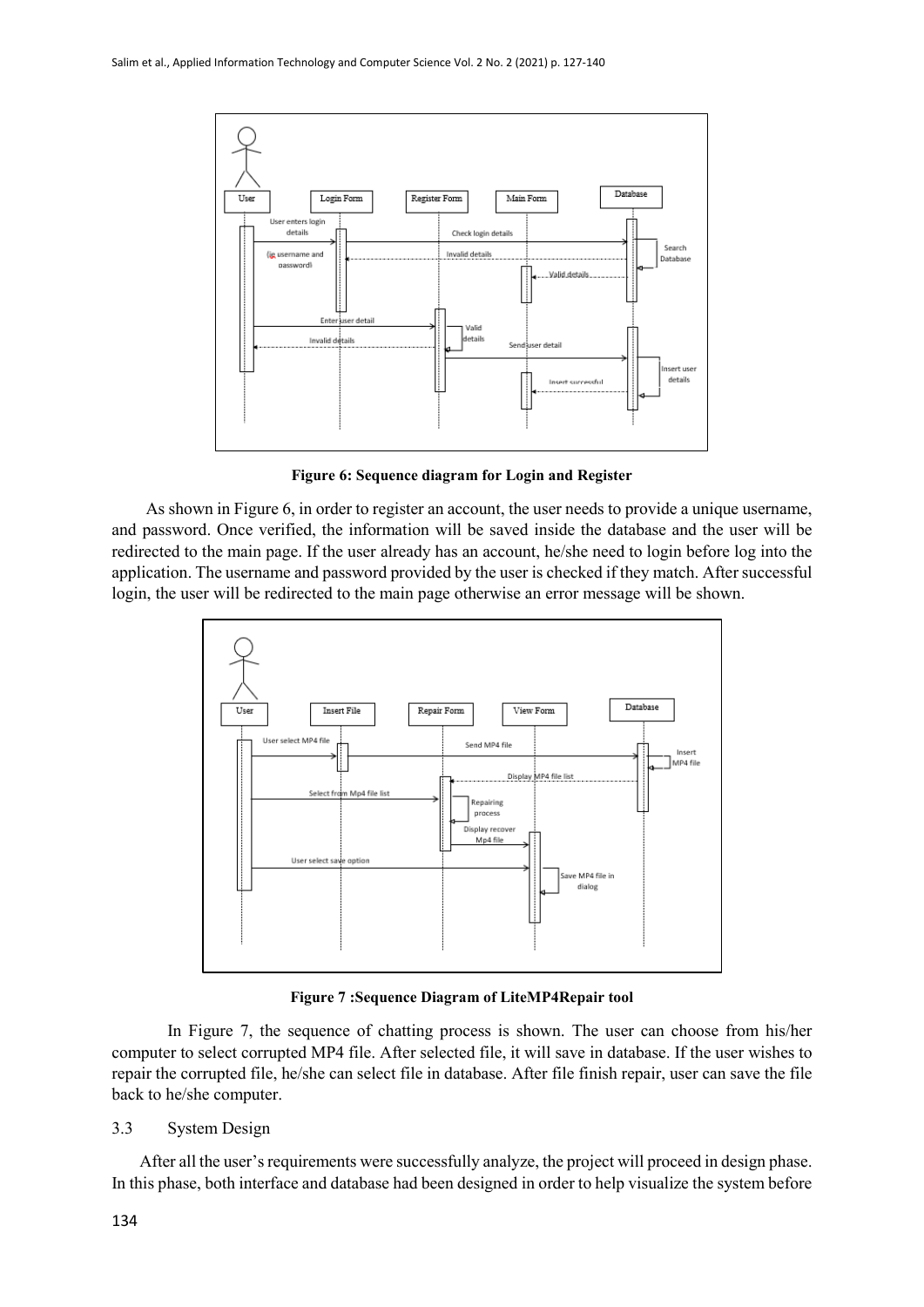proceed with the coding the system. For the design of the application, flowchart is used as a tool to describe the flow of the LiteMP4Repair application. The end user will carry the step of process by follow the flowchart. The flowchart of the proposed application is shown in Figure 8.



**Figure 8: Flowchart of LiteMP4Repair tool application**

The process starts with a login module where the user is required to provide the correct username and password associated to his/her account. After a successful login, the user will be able to perform the functions provided in the application. The user can choose whether to add corrupted MP4 file and repair the corrupted file. Other than that, the user can also view and save the file that have been repair. Lastly, the user can also choose to be logged out of the application.

## **4. Results and Discussion**

This section the implement and testing that was conducted for LiteMP4Repair tool.

## 4.1 Implementation

Implementation process starts from the interface design and database. The two aspects of the application are very important in ensuring the tools runs smoothly. The coding for the application was done using C sharp programming language and the IDE is Microsoft Visual Studio 2019. On the other hand, phpMyAdmin was used as the database for the application. The app is connected to phpMyAdmin Database with adding dependencies and implementation to Microsoft Visual Studio 2019.

To start using the application, a user needs to create an account by registering to login to the application. After entering registration detail, username and password must be provided to login the tool. A message will display if the username or password invalid, and the field is empty. The user then can proceed to add new corrupted MP4 file.

Basically, there are 10 type of header that has been use and for each header has different characteristic. Table 7 will show each characteristic for 10 header that been choose.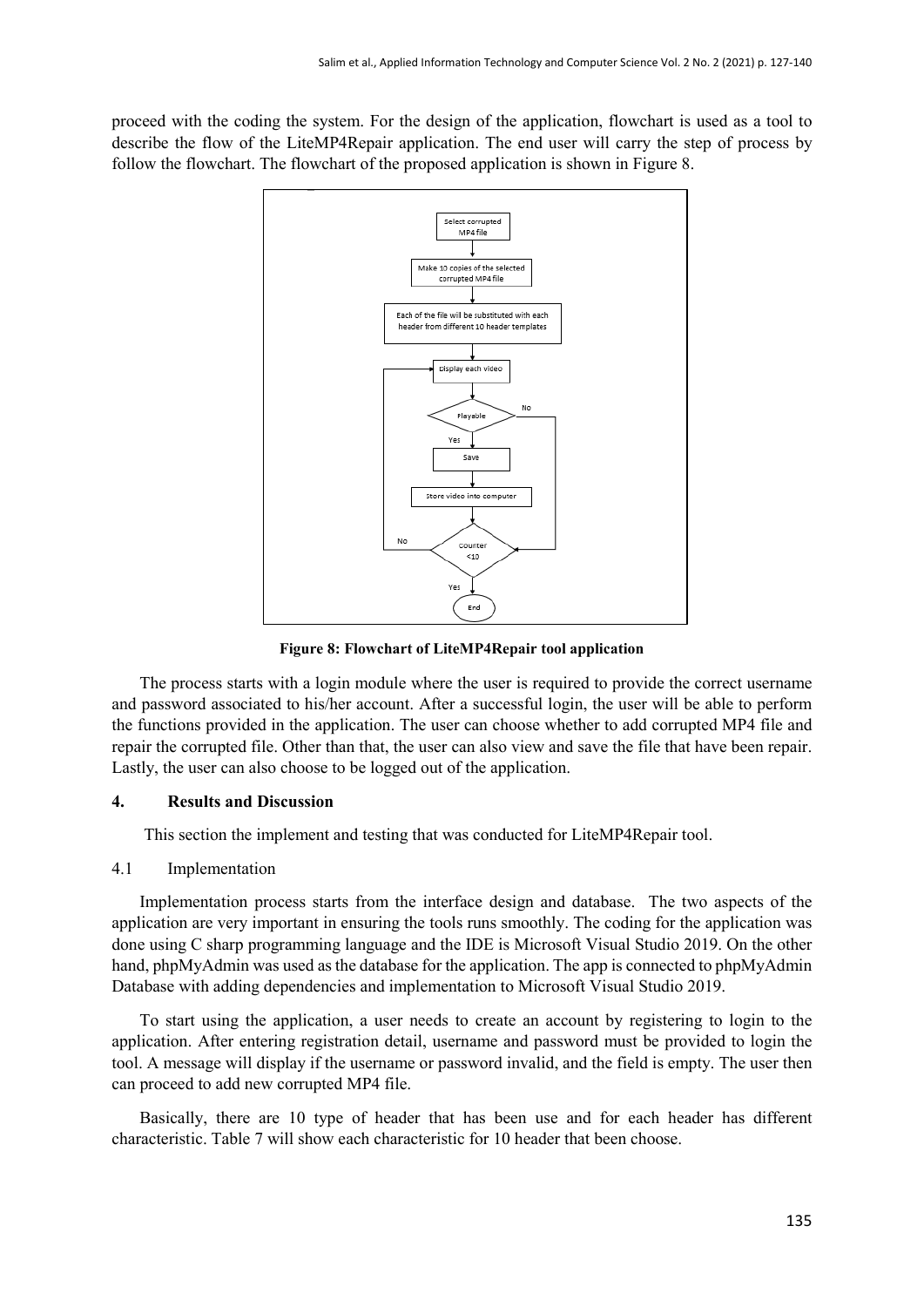| No             | Hex Code Header                                 | ASCII(HEX)                                | Characteristic                               |
|----------------|-------------------------------------------------|-------------------------------------------|----------------------------------------------|
| 1              | 00 00 00 18 66 74 79 70 6d 70 34 32 00 00 00 00 | $ftypmp42$<br>mp42isombea                 | Source: Tiktok<br>Duration: 1 minute         |
|                | 6d 70 34 32 69 73 6f 6d 00 00 00 18 62 65 61 6d | m                                         | Size file: <30MB                             |
| $\overline{2}$ | 00 00 00 18 66 74 79 70 6d 70 34 32 00 00 00 00 | $ftypmp42$<br>isommp42%Bmo                | Source: Youtube<br>Duration: 1 minute        |
|                | 69 73 6f 6d 6d 70 34 32 00 01 25 42 6d 6f 6f 76 | <b>OV</b>                                 | Size file: <30MB                             |
| 3              | 00 00 00 20 66 74 79 70 69 73 6f 6d 00 00 02 00 | ftypisom                                  | Source: Edit (Capcut)<br>Duration: 1 minute  |
|                | 69 73 6f 6d 69 73 6f 32 61 76 63 31 6d 70 34 31 | isomiso2avclmp41                          | Size file: <30MB                             |
| $\overline{4}$ | 00 00 00 18 66 74 79 70 6d 70 34 32 00 00 00 00 | $ftypmp42$<br>isommp4f®mo                 | Source: Phone Camera<br>Duration: 1 minute   |
|                | 69 73 6f 6d 6d 70 34 32 00 00 66 ae 6d 6f 6f 76 | O <sub>V</sub>                            | Size file: <30MB                             |
|                | 00 00 00 18 66 74 79 70 6d 70 34 32 00 00 00 00 | $\ldots$ ftypmp42 $\ldots$                | Source: Facebook                             |
| 5              | 69 73 6f 6d 6d 70 34 32 00 01 08 93 6d 6f 6f 76 | isommp42"moo<br>$\overline{\mathbf{V}}$   | Duration: 1 minute<br>Size file: <30MB       |
| 6              | 00 00 00 18 66 74 79 70 6d 70 34 32 00 00 00 00 | $\ldots$ ftypmp42 $\ldots$                | Source: Youtube<br>Duration: 5 minutes       |
|                | 69 73 6f 6d 6d 70 34 32 00 01 0a 08 6d 6f 6f 76 | isommp42moo<br>$\overline{\mathbf{V}}$    | Size file: >30MB                             |
| 7              | 00 00 00 20 66 74 79 70 69 73 6f 6d 00 00 02 00 | ftypisom                                  | Source: Edit (Capcut)<br>Duration: 5 minutes |
|                | 69 73 6f 6d 69 73 6f 32 61 76 63 31 6d 70 34 31 | isomiso2avclmp4l                          | Size file: >30MB                             |
| 8              | 00 00 00 18 66 74 79 70 6d 70 34 32 00 00 00 00 | $ftypmp42$<br>isommp43èmo                 | Source: Phone Camera<br>Duration: 5 minutes  |
|                | 69 73 6f 6d 6d 70 34 32 00 01 33 e8 6d 6f 6f 76 | O <sub>V</sub>                            | Size file: >30MB                             |
| 9              | 00 00 00 18 66 74 79 70 6d 70 34 32 00 00 00 00 | $\ldots$ ftypmp42 $\ldots$<br>isommp42Wmo | Source: Facebook<br>Duration: 5 minutes      |
|                | 69 73 6f 6d 6d 70 34 32 00 01 07 57 6d 6f 6f 76 | O <sub>V</sub>                            | Size file: >30MB                             |
| 10             | 00 00 00 1c 66 74 79 70 6d 70 34 32 00 00 00 00 | $ftypmp42$                                | Source: Twitter<br>Duration: 5 minutes       |
|                | 6d 70 34 32 6d 70 34 31 69 73 6f 34 00 00 cf dd | mp42mp4liso4IY                            | Size file: >30MB                             |

#### **Table 7: Characteristic of 10 Header Mp4**

## 4.2 Testing

Once the application has been developed, a testing phase is commenced to examine the functionality of the application. Testing was conducted to identify any sorts of error that comes arise when using the LiteMP4Repair tool. Another purpose of testing is to find out whether the application able to achieve their objective and scope specified. Table 8 shows the summary of the functional testing results.

#### **Table 8: Test Case Result for Register Form**

| No. | <b>Test Case</b>                              | <b>Expected Result</b>        | Result         |
|-----|-----------------------------------------------|-------------------------------|----------------|
|     | Users register with weak password which       | Shows error invalid password. | <b>Success</b> |
|     | does not meet the strong password criteria.   |                               |                |
|     | Users enter existed username                  | Error message shown           | <b>Success</b> |
|     | Users leave fields empty                      | Shows error message.          | <b>Success</b> |
| 4   | Users fill all the fields correctly and click | Users can proceed creating    | <b>Success</b> |
|     | register button.                              | account                       |                |
|     | Application display register page             | Displays username, password   | <b>Success</b> |
|     |                                               | and confirm password          |                |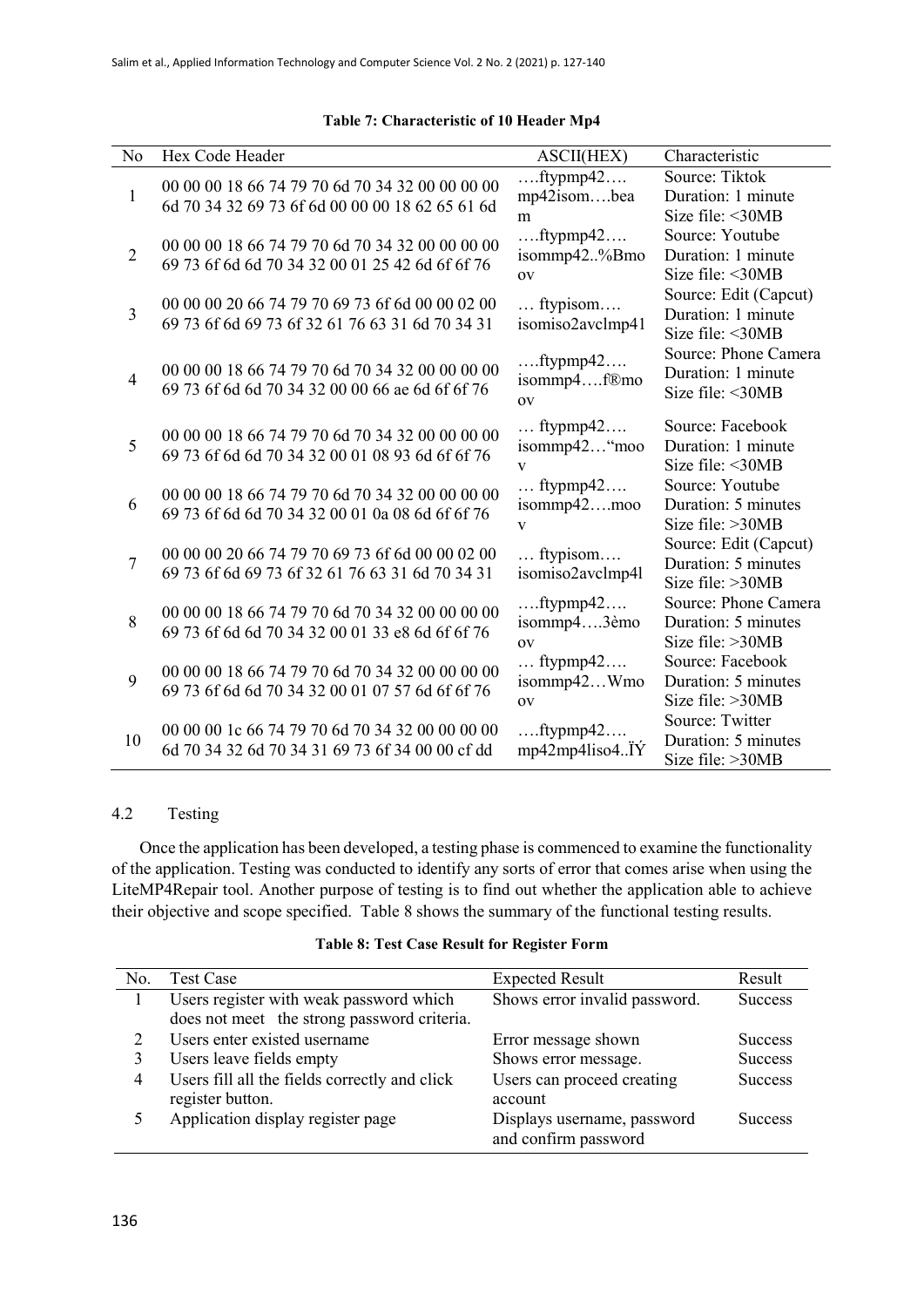| No. | <b>Test Case</b>                 | <b>Expected Result</b>             | Result         |
|-----|----------------------------------|------------------------------------|----------------|
|     | Application display login page   | Displays username, and password    | <b>Success</b> |
|     | Users leave the fields empty     | Shows invalid username or password | <b>Success</b> |
|     |                                  | error                              |                |
|     | Users enter the invalid username | Shows error message                | <b>Success</b> |

#### **Table 9: Test Case Result for Login Form**

## **Table 10 :Test Case Result for Main Form**

| No. | <b>Test Case</b>           | <b>Expected Result</b>     | Result         |
|-----|----------------------------|----------------------------|----------------|
|     | Click on Repair New Video  | Open to Repair form module | <b>Success</b> |
|     | Click on View Fixed Videos | Open to View form module   | Success        |

| <b>Table 11: Test Case Result for Repair Form</b> |  |  |  |  |  |  |  |
|---------------------------------------------------|--|--|--|--|--|--|--|
|---------------------------------------------------|--|--|--|--|--|--|--|

| Nο. | <b>Test Case</b>          | <b>Expected Result</b>             | Result         |
|-----|---------------------------|------------------------------------|----------------|
|     | Click on Open File button | Open file dialog                   | <b>Success</b> |
|     | Click on Repair button    | Send the selected file to database | <b>Success</b> |
|     | Click on Arrow back       | Open to Main form module           | <b>Success</b> |
|     | Click on Log out.         | Signed out of application.         | <b>Success</b> |

## **Table 12: Test Case Result for View List Form**

| No. | Test Case              | <b>Expected Result</b>                       | Result         |
|-----|------------------------|----------------------------------------------|----------------|
|     | Click on Choose button | Selected file be repair and go to video form | <b>Success</b> |
|     |                        | module.                                      |                |
|     | Click on Delete button | Delete the selected file from the database   | <b>Success</b> |
|     | Click on Arrow back    | Open to Main form module                     | <b>Success</b> |
|     | Click on Log out.      | Signed out of application.                   | <b>Success</b> |

#### **Table 13:Test Case Result for View List Form**

| No. | <b>Test Case</b>         | <b>Expected Result</b>                 | Result         |
|-----|--------------------------|----------------------------------------|----------------|
|     | Click on Video 1 button  | Selected file will be display          | <b>Success</b> |
|     | Click on Video 2 button  | Selected file will be display          | <b>Success</b> |
| 3   | Click on Video 3 button  | Selected file will be display          | <b>Success</b> |
| 4   | Click on Video 4 button  | Selected file will be display          | <b>Success</b> |
| 5   | Click on Video 5 button  | Selected file will be display          | <b>Success</b> |
| 6   | Click on Video 6 button  | Selected file will be display          | <b>Success</b> |
|     | Click on Video 7 button  | Selected file will be display          | <b>Success</b> |
| 8   | Click on Video 8 button  | Selected file will be display          | <b>Success</b> |
| 9   | Click on Video 9 button  | Selected file will be display          | <b>Success</b> |
| 10  | Click on Video 10 button | Selected file will be display          | <b>Success</b> |
| 11  | Click on Stop button     | Stop the video that display            | <b>Success</b> |
| 12  | Click on Arrow           | Open to Main form module               | <b>Success</b> |
| 13  | Click on Save button     | Selected file will be saved in dialog. | <b>Success</b> |
| 14  | Click on Log out.        | Signed out of application.             | <b>Success</b> |

For the result of testing the playable or repairing corrupted MP4 file, there 10 corrupted MP4 from same resource and size file has been test. However, 10 corrupted MP4 file that been test have different timeline or duration. This test to see whether selected 10 header can repair corrupted header which from different source, size file and timeline based on table 7.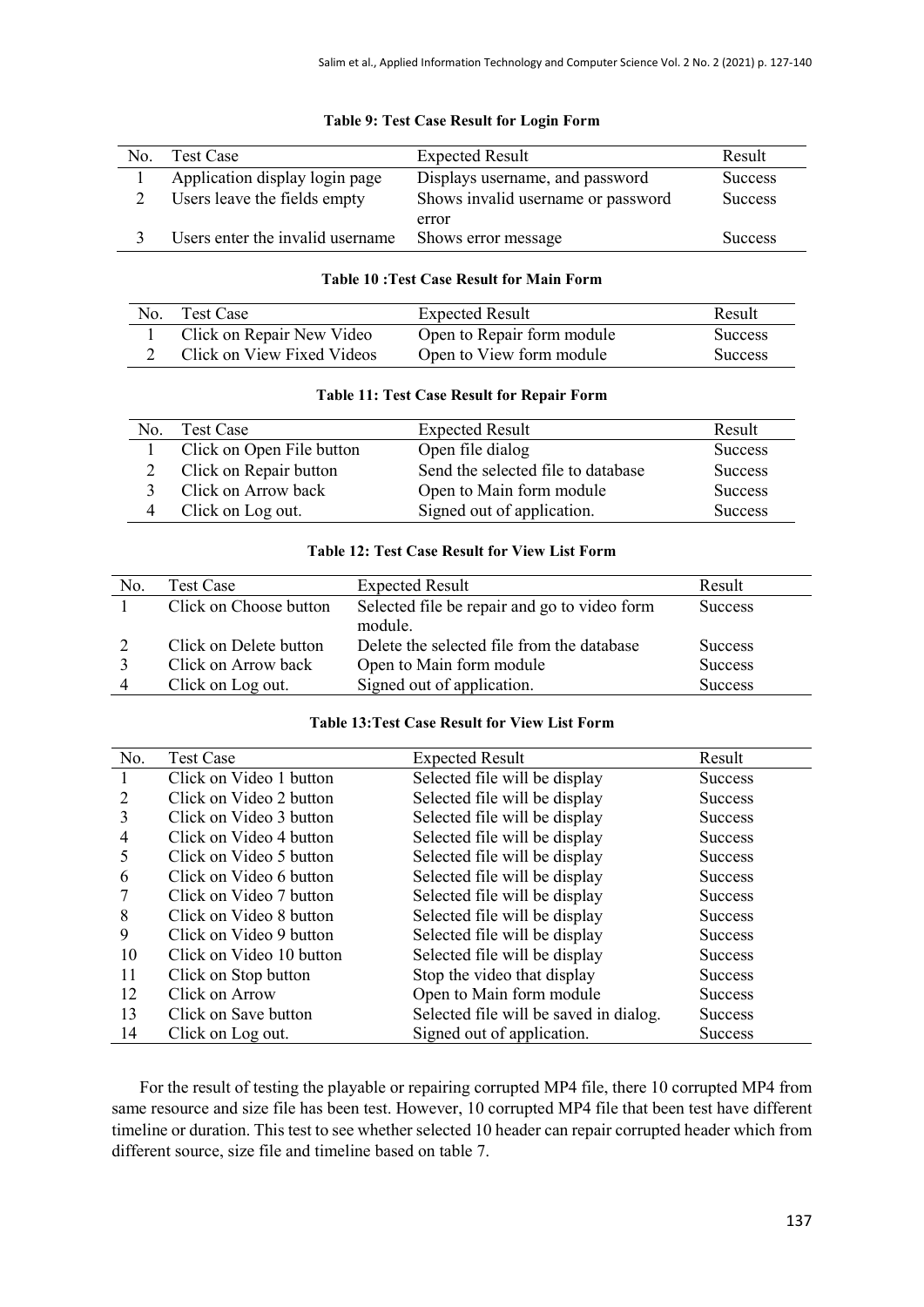| Corrupted MP4 file | Duration         | Header                      |
|--------------------|------------------|-----------------------------|
|                    | $2 \text{ min}$  | Header 2,6 and 9            |
|                    | 4 min            | Header 2,6 and 9 (no sound) |
| 3                  | 6 min            | Header 2,6 and 9 (no sound) |
|                    | 8 min            | Header 6 and 9 (no sound)   |
|                    | $10 \text{ min}$ | Header 2,6 and 9            |
| 6                  | $12 \text{ min}$ | Header 2,6 and 9            |
|                    | $14 \text{ min}$ | Header 2,6 and 9 (no sound) |
| 8                  | $16 \text{ min}$ | Header 2,6 and 9            |
| 9                  | $18 \text{ min}$ |                             |
|                    | 20 min           |                             |

**Table 14: Testing Result of Corrupted MP4 File**

Table 14 shows the result of testing, which is most of the corrupted MP4 file can be repair using header 2, 6 and 9. Source of header 2 and header 6 is YouTube and header 9 source from Facebook. Figure 9 shows the success percentage of repairing corrupted MP4 file. There are 12% are successfully repair, 11% are intermeddle which mean the corrupted MP4 file can display but it has no sound, and 77% are fail.



**Figure 9: Pie chart of success percentage of repairing MP4 file**

Based on the test results, comparisons were made to headers 2, 6 and 9. Overall, the header structure of all three is the same, but it has slightly difference in movie box (moov) size. As in literature review, there 2 boxes in MP4 file structure which is file type (ftyp) box and movie (moov) box. Table 15 shows the comparison on header 2, 6, and 9 which is the four bytes in yellow represent the size of the box.

| No | Header   | ASCII(HEX)                            |
|----|----------|---------------------------------------|
|    | Header 2 | ftypmp42isommp42 <mark>%B</mark> moov |
|    | Header 6 | $\ldots$ ftypmp42sommp42moov          |
|    | Header 9 | ftypmp42sommp42 $\ldots$ Wmoov        |

| Table 15: Comparison on header 2, 6, and 9 |  |
|--------------------------------------------|--|
|--------------------------------------------|--|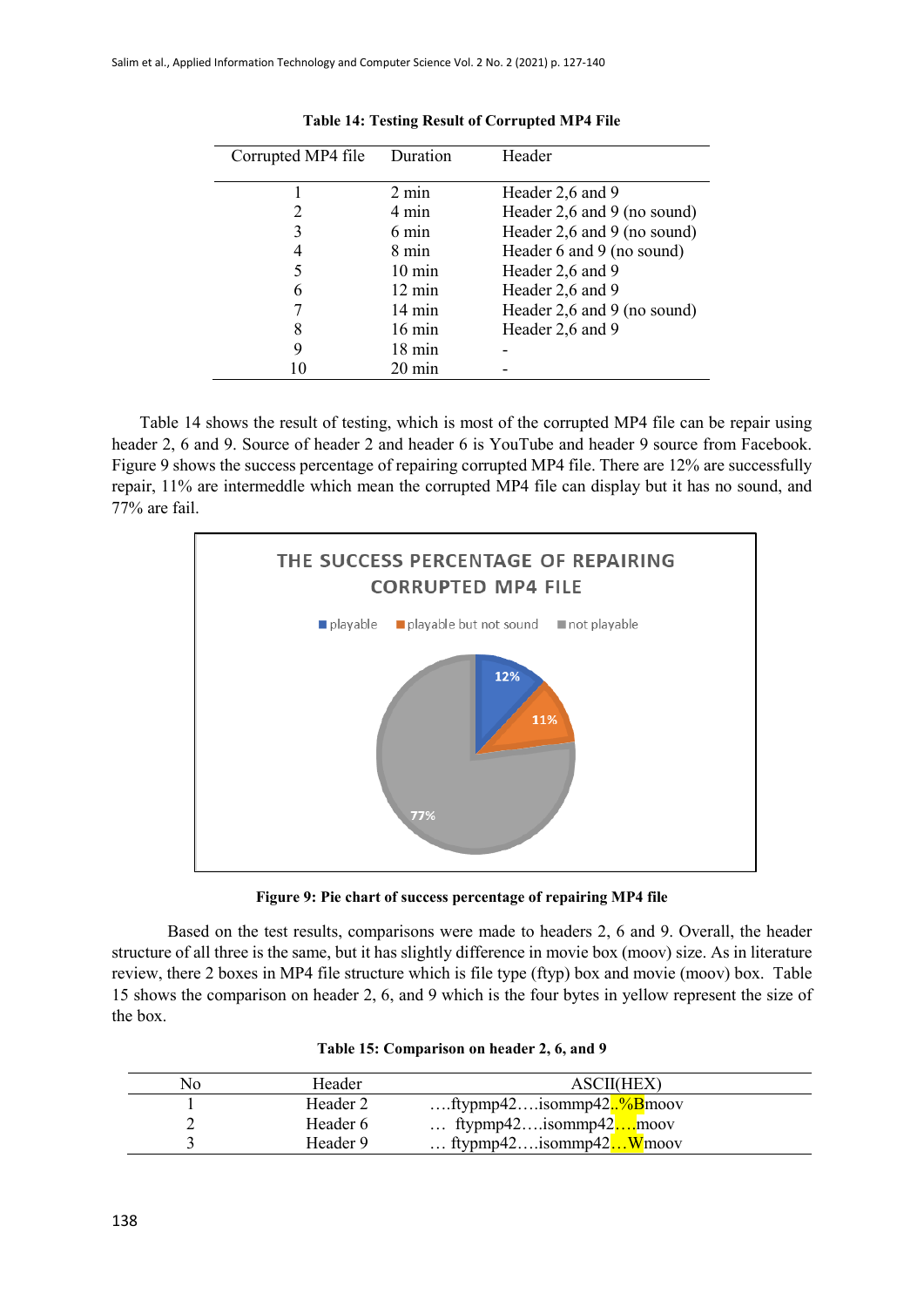## **5. Conclusion**

Three objectives of this LiteMP4Repair tool have been set as the indicators of the application development as follows:

- To propose simple corrupted MP4 repair tool using multiple header substitution.
- To develop LiteMP4Repair tool.
- To test the functionality of the application.

All the three objectives of LiteMP4Repair tool are achieved. The developed application is to try to applied MP4 file repair using multiple random header substitution technique. This method is to see whether the corrupted MP4 header can be repair by substitute header with random header.

There are several limitations that can be found on the application. Firstly, this application can only support Microsoft window 7 above as a platform. The size of corrupted MP4 file that can be repair using this application is 30MB. The interface is less attractive. Lastly, the percentage of success repair the MP4 file are lower.

There are some improvements that can be implemented to enhance the limitation stated. This application is suggested to be able to support other operating systems such asiOS and Android platform. Besides that, user can repair MP4 file that have file size more than 30MB and design an interface that will attract more user. Other than that, make the percentage of success repair the MP4 file are higher should also be considered.

## **Acknowledgement**

The authors would like to thank the Faculty of Computer Science and Information Technology, Universiti Tun Hussein Onn Malaysia for its support and encouragement throughout the process of conducting this study.

## **References**

- [1] "Use of internet, social media, digital devices plateaus in US | Pew Research Center." Accessed: Nov. 30, 2019.[Online] Avalible: https://www.pewresearch.org/fact-tank/2018/09/28/internetsocial-media-use-and-device-ownership-in-u-s-have-plateaued-after-years-of-growth/
- [2] B. Yoo, J. Park, S. Lim, J. Bang, and S. Lee, "A study on multimedia file carving method," Multimed. Tools Appl., vol. 61, no. 1, pp. 243–261, Nov. 2012, doi: 10.1007/s11042-010-0704 y.
- [3] M. Iuliani, D. Shullani, M. Fontani, S. Meucci, and A. Piva, "A Video Forensic Framework for the Unsupervised Analysis of MP4-Like File Container," IEEE Trans. Inf. Forensics Secur., vol. 14, no. 3, pp. 635–645, Mar. 2019, doi: 10.1109/TIFS.2018.2859760.
- [4] A. Pal and N. Memon, "The evolution of file carving," IEEE Signal Process. Mag., vol. 26, no. 2, pp. 59–71, Mar. 2009, doi: 10.1109/MSP.2008.931081.
- [5] "What is MPEG-4? Definition by Techslang." Accessed: Jul. 04, 2021.[Online] Available: https://www.techslang.com/definition/what-is-mpeg-4/
- [6] M. Nadeem Ashraf, "Forensic Multimedia File Carving," 2013, Accessed: Nov. 30, 2019. [Online]. Available: http://www.divaportal.org/smash/record.jsf?pid=diva2%3A613183&dswid=-605.
- [7] I. E. G. Richardson, H.264 and MPEG-4 video compression : video coding for next-generation multimedia. Wiley, 2003.